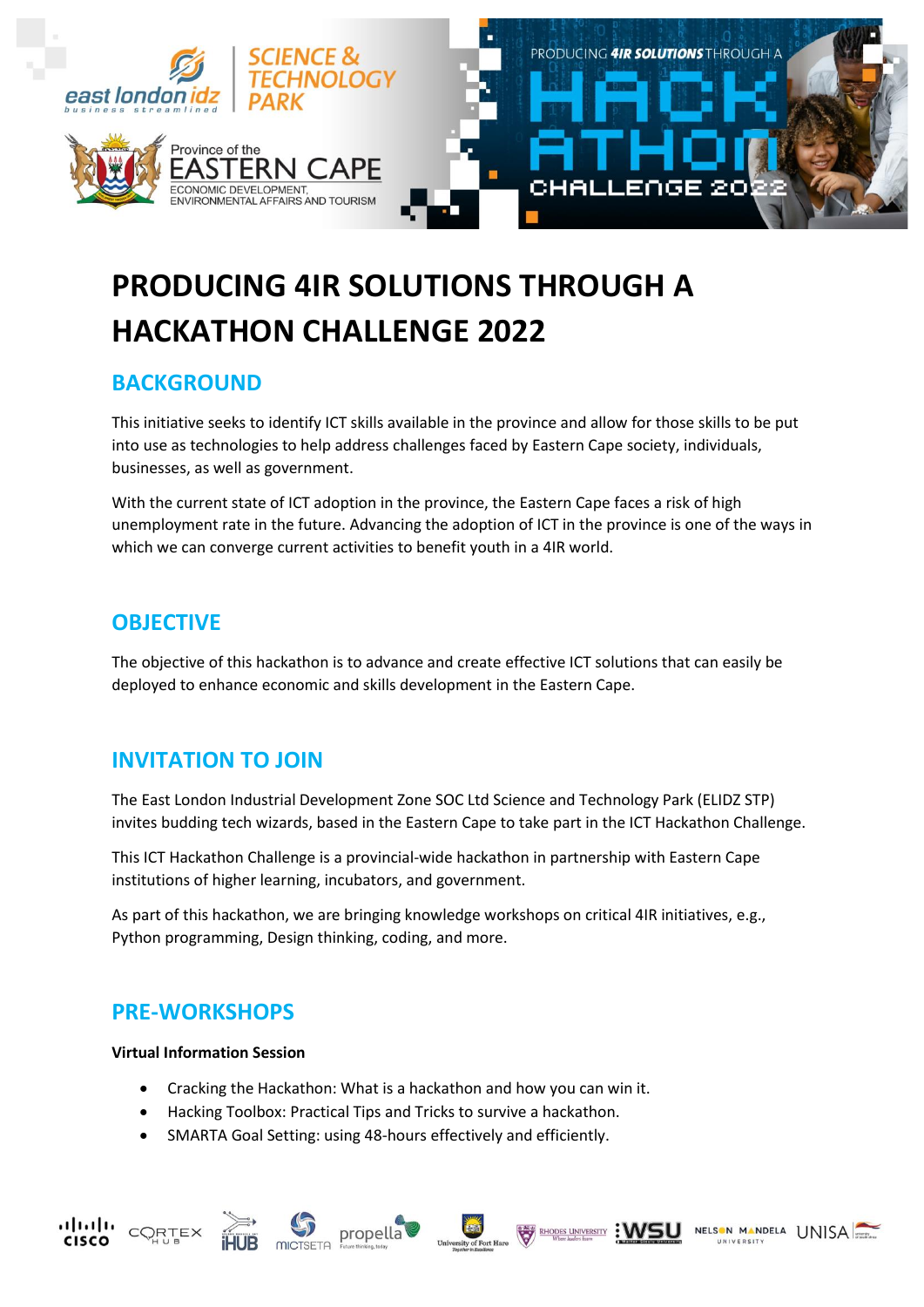

The virtual information session will be hosted on **10, 17 and 22 March 2022.**

### **Pre-hacking Workshop**

Pre-hacking workshop will be hosted on **25 March 2022**.

### **Master Classes**

- Programming using Python
- Design thinking
- Cybersecurity
- Coding

### **THEME**

The theme/challenge will be disclosed a week before hackathon.

### **VENUE**

There will be **six physical hacking stations** connected virtually across the Eastern Cape, these stations are as follows:

- East London –ELIDZ STP
- Mthatha Walter Sisulu University
- Alice University of Fort Hare
- Makhanda Rhodes University
- Gqeberha Propella Business Incubator
- Queenstown Walter Sisulu University

### **TERMS AND CONDITIONS**:

- 1. All participants agree to abide by the rules of the competition.
- 2. The participant acknowledges that he/she has been given sufficient time to read the terms and conditions before entering the hackathon.

### **Personal information**

1. ELIDZ STP will only collect and store your personal information in its database so that it can communicate with you for hackathon, training opportunities, and other business support services.









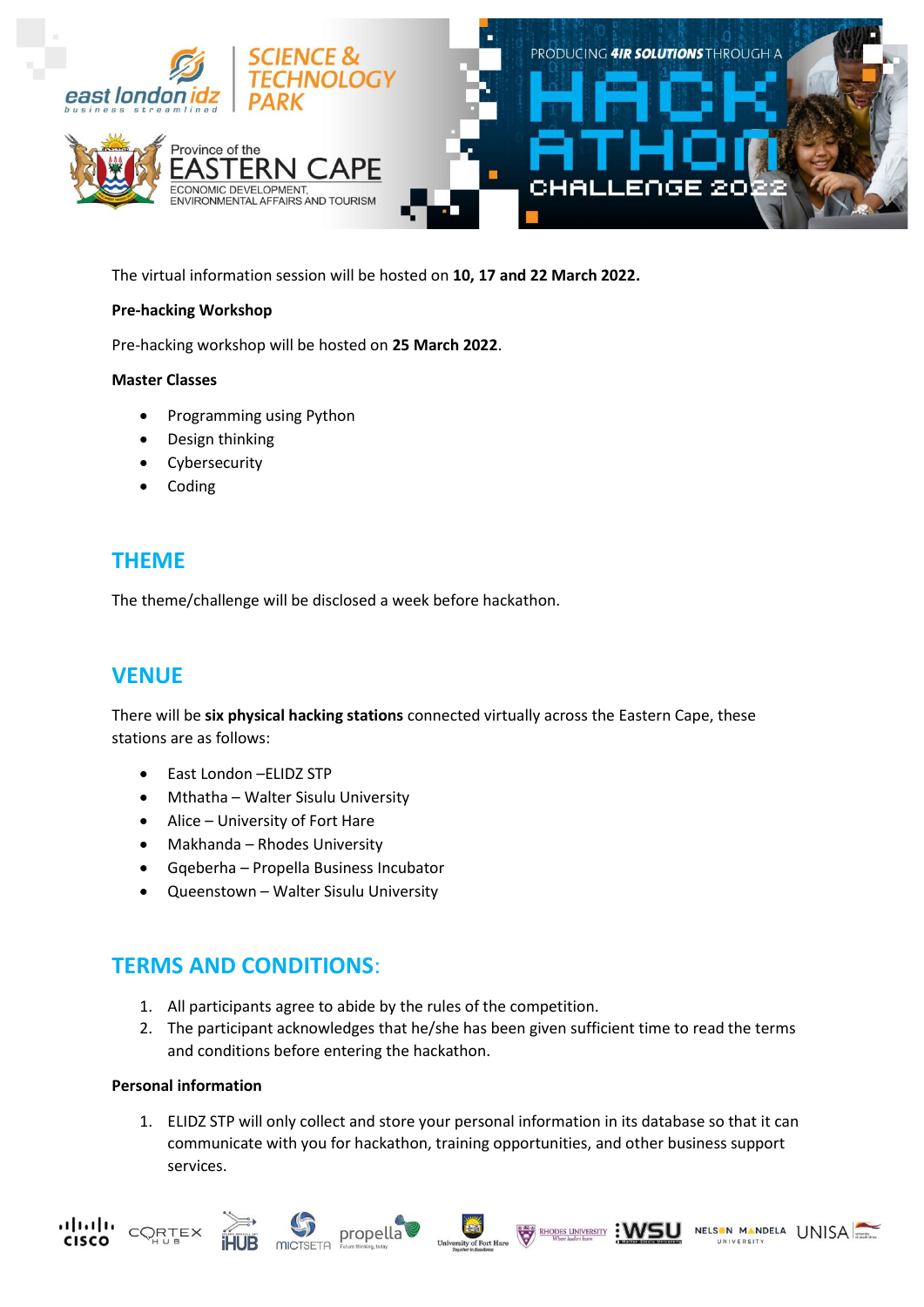

### **Participation**

For entrants to confirm their participation in the hackathon, the following is required:

- 1. Be 18 35 years old and based in the Eastern Cape.
- 2. Complete the registration,
- 3. Please provide full and correct personal contact details as required.
- 4. Failure to submit complete information will result in disqualification.
- **5.** Registration is done online by signing up the form on the link on this page: [**<https://www.elidzstp.co.za/elidz-science-technology-park-hackathon/>**]

Alternatively, via Google form: [Third Hackathon Application Form -](https://docs.google.com/forms/d/1GFCmTYn9Vjk9cqZ0lma1h9z3ChrrqRd4pj5W39C38U0/edit) Google Forms

- a. Once you have completed the registration, check your emails daily for a communique from the ELIDZ STP team regarding the outcome of the registration.
- b. It is compulsory to follow instructions and respond to the communique accordingly.
- c. If you have been deemed eligible to participate in the hackathon, continue to monitor your emails to stay updated about the hackathon.
- d. Building up to the hackathon, you will be required to attend the pre-workshops to understand what is required from you and gain tips on how to execute or address the theme given to you.
- e. Before the hackathon starts, the ELIDZ STP team will coordinate the formation of teams/groups.
- f. Only registered entrants will be allowed to participate in the hackathon.
- g. Hacking teams will consist of 3 5 participants with different skill sets (e.g., project management, graphic design, coding, and programming).
- h. For the duration of the hackathon, you will be required to actively cooperate with your teammates in developing the solution in your chosen theme/challenge.
- i. The team must be given a name and the participants must ensure that the name is not the name of the registered business.
- j. Participants must enter in their private capacity, and not as registered businesses.
- 6. If you are partaking virtually, it is obligatory to have adequate connectivity throughout the duration of the hackathon.
- 7. If partaking physically, you are required to be at your nearest hacking station before the hackathon begins.
- 8. Late registrations will not be accepted.

### **Attendance**

CORTEX

**CISCO** 

1. If registered, participation in the following events is compulsory:

propella

a. The virtual information sessions will be hosted on 10, 17 and 22 March 2022.

**EMODES UNIVERSITY : WSU** 

NELSON MANDELA UNISA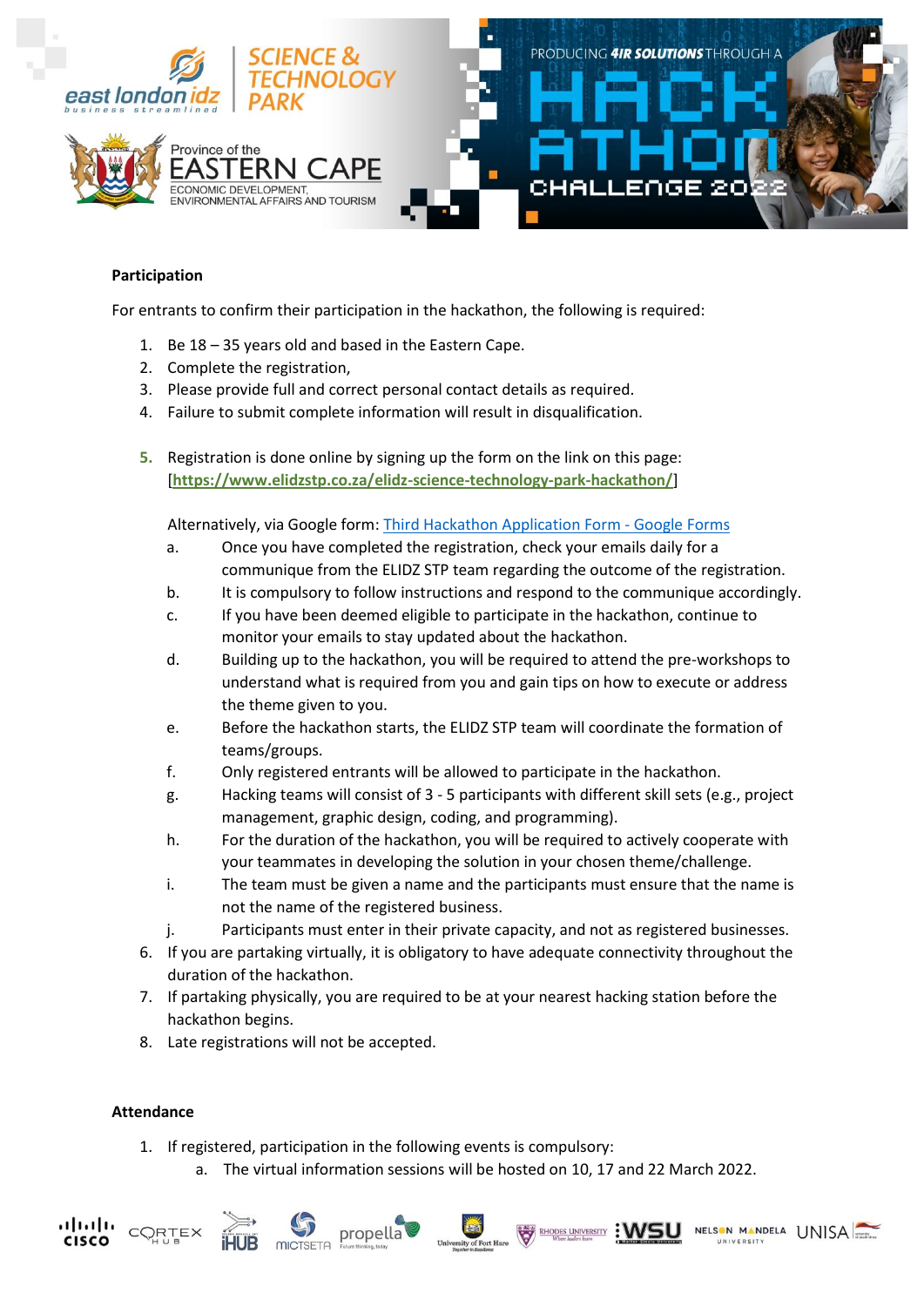

- b. The pre-hacking workshop will be hosted on 25 March 2022.
- c. The hackathon starts on 25 March 2022 and ends on 27 March 2022.
- d. Should you fail to attend the above-mentioned activities, you will be required to provide a reason for not attending (in writing).

### **Judging**

- 1. The teams will be scored using the following criteria:
	- a. Solution's response to the problem/theme in question,
	- b. Uniqueness and innovativeness of the idea,
	- c. Value addition of the solution to the customer, community and
	- d. Quality of the presentation
- 2. Upon the completion of the team presentations, the hackathon will end.
- 3. The judges will thoroughly review each team's presentation.
- 4. The ELIDZ STP and its partners will then revert to the participants on the same day, 27 March 2022 to announce the winners.
- 5. All the winning participants will be invited to attend a prize giving ceremony, the session will be hosted physically and a date will be communicated.

#### **TIP! A winning recipe is to develop a new idea, i.e., an idea not existing on the market.**

#### **Prizes**

- 1. There will be first, second, and third place winners.
- 2. The prize winners will go away with the following:
- 3. Prize money
	- a. The prize cannot be transferred and will only be handed over to the Winning Team.
	- b. The prize cannot be exchanged for any prize other than the prize offered in this competition.
	- c. Total prize money will be paid to the team's business account, this means that all winning team members will have to open a joint bank account.

### Additional prizes:

- 4. 12 months sponsored incubation and acceleration towards further development of the overall main winners' solution (Prototype Development).
- 5. Opportunity for market access and linkages.
- 6. The winners will be required to attend the prize-giving ceremony at the ELIDZ.





propella